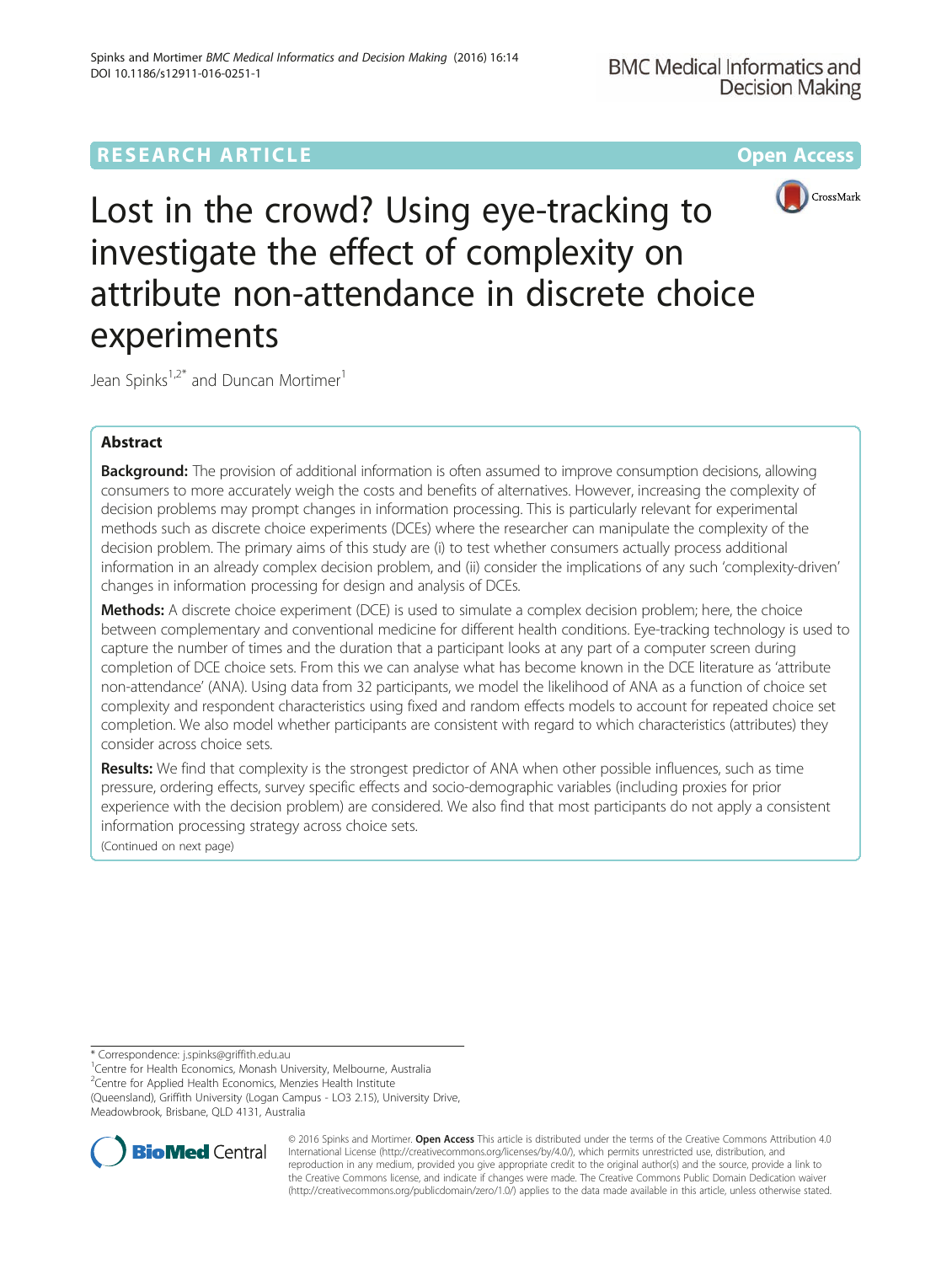# (Continued from previous page)

Conclusions: Eye-tracking technology shows promise as a way of obtaining additional information from consumer research, improving DCE design, and informing the design of policy measures. With regards to DCE design, results from the present study suggest that eye-tracking data can identify the point at which adding complexity (and realism) to DCE choice scenarios becomes self-defeating due to unacceptable increases in ANA. Eye-tracking data therefore has clear application in the construction of guidelines for DCE design and during piloting of DCE choice scenarios. With regards to design of policy measures such as labelling requirements for CAM and conventional medicines, the provision of additional information has the potential to make difficult decisions even harder and may not have the desired effect on decision-making.

Keywords: Attribute non-attendance, Complexity, Information processing, Eye tracking, Complementary medicine, Labelling

# Background

The use of discrete choice experiments (DCEs) in health care has increased dramatically over the past decade [\[1](#page-11-0)–[4](#page-11-0)]. Arising from the disciplines of psychology and economics, the theoretical basis for DCEs can be found in random utility theory (RUT), developed by McFadden [\[5\]](#page-11-0) and later Hanemann [\[6\]](#page-11-0). There is increasing evidence suggesting that decision making of the type emulated by DCEs is prone to diversions from the underlying theory [\[7, 8](#page-11-0)], which assumes that consumers are both fully informed and make 'rational' (optimising) decisions.

Mainstream economic models typically assume that consumption choices can be improved simply by providing people with more and better information. There are, however, many situations where this assumption may not hold due to limits on information-processing capacity. For very complex problems, consumers may be boundedly (rather than fully) rational [[9, 10](#page-11-0)] and there is evidence to suggest that consumers attempting to evaluate all available information and all available options are increasingly likely to make mistakes through this process [[11](#page-11-0)]. Many consumers will instead employ a 'satisficing' [[12](#page-11-0)] or 'fast and frugal' [[13](#page-11-0)] heuristic whereby the mental task of calculating the cost and consequences of all possible options is overwhelming; taking mental short-cuts to make decisions easier [\[14](#page-11-0)]. Recent findings from behavioural economics confirm that increases in the complexity of decision tasks may paralyse decision-making [\[15\]](#page-11-0), although others argue that it is the nature of the information that is important, rather than the absolute amount [[16\]](#page-11-0). One area of recent research activity focuses on so-called 'attribute non-attendance' (ANA) [\[17, 18](#page-11-0)] which in simple terms means that individuals may either ignore or attach threshold values to certain product characteristics before considering them. In the presence of ANA, DCE data may not characterise the preferences of affected individuals and standard approaches to analysis may produce biased estimates of the relative importance of product attributes [[19](#page-11-0)].

Empirically, two main methods have been employed to assess the existence and extent of ANA - (i) using qualitative methods such as think-aloud protocols alongside stated-preference surveys [\[20\]](#page-11-0), in-depth interviews and other supplementary questioning [\[21\]](#page-11-0) to directly question the respondent about their cognitive processing strategy in answering stated-preference surveys; and (ii) using quantitative models that allow the researcher some latitude for inference, such as latent-class models, to analyse stated-preference data [[22](#page-11-0)–[25](#page--1-0)]. From this growing literature, it does appear that ANA may in fact be important when assessing the validity of stated-preference studies [[17](#page-11-0), [26](#page--1-0)] and that modelled coefficients should be adjusted accordingly. However, there are limitations when using both methods to reliably assess the presence and extent of any ANA.

Eye-tracking technology provides a novel alternative capable of directly measuring ANA without interfering with the decision making process or being constrained by computational limitations. First described in the 1970s [\[27](#page--1-0)], eye-tracking technology allows the researcher to record where and for how long a respondent to a computer-based survey focuses their eyes. This means that researchers can assess if, and for how long, each attribute or choice is focused relative to all else, including the sequence of focusing. If this information can be meaningfully interpreted, it may be used to determine whether attribute non-attendance is directly evident, whether systematic departures from the underlying theory can be identified, and ultimately, to inform how the predictive power of choice models can be improved to account for violations of the underlying assumptions.

A small number of research groups have begun exploring use of eye-tracking technology to understand decisionmaking. For example, Rasch et al. [\[28\]](#page--1-0) use a combination of eye-tracking and facial electromyography to study affect in DCE decision making as it relates to marketing decisions; Arieli et al. [\[29\]](#page--1-0) looks at decision-making under conditions of uncertainty (not in a DCE context); and, most relevant to the discussion here, Balcombe et al. [[30](#page--1-0)] studied ANA within a DCE context as it relates to food nutrition labels. All of these studies found evidence of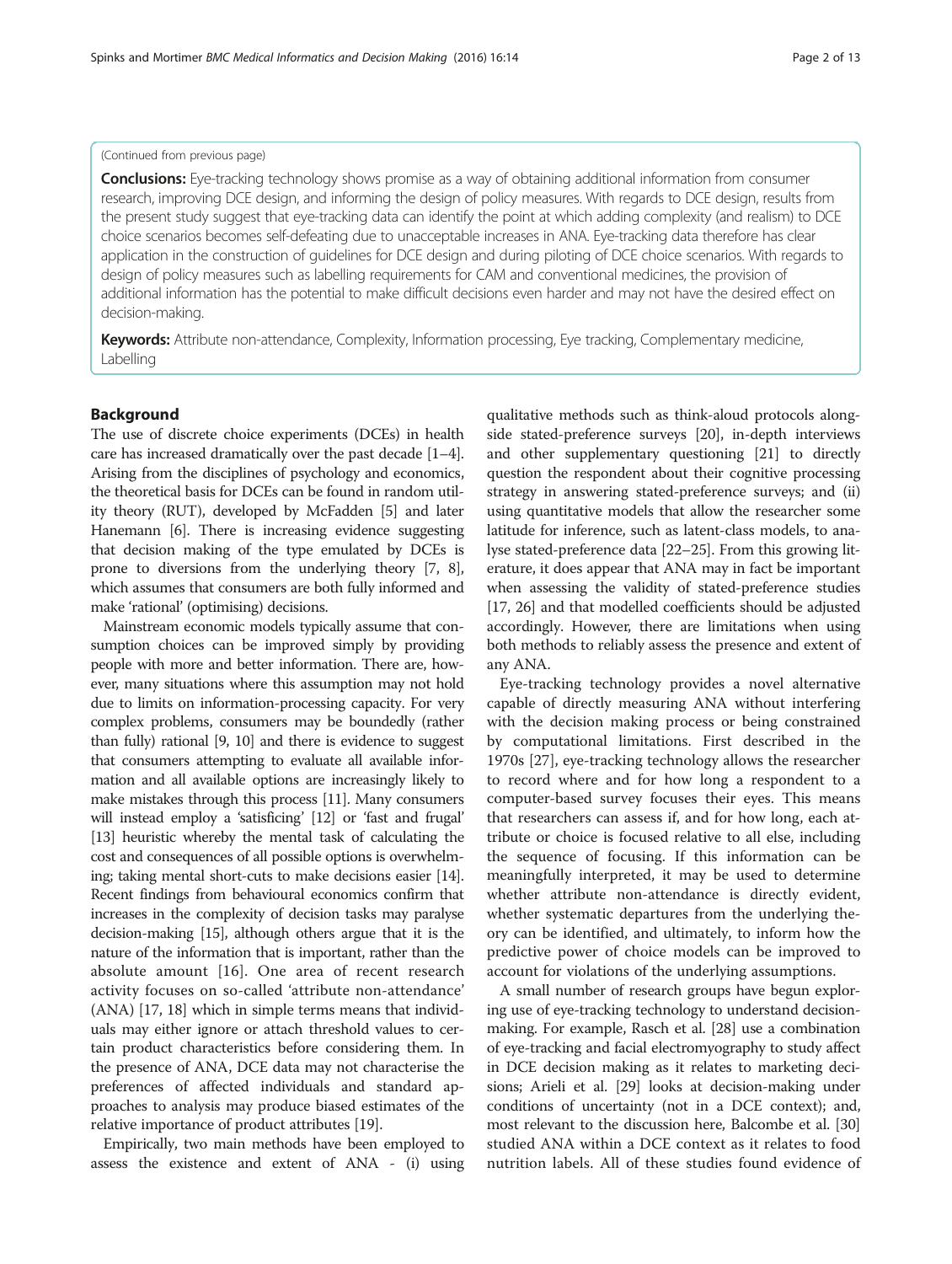deviation from the underlying assumptions, acknowledging that work in this area is just beginning and there is still much to learn about the extent and effect that such deviations might have on the predictive ability of choice modelling.

Here, we make use of eye-tracking in simulated consumption decisions using a DCE framework to understand the process of consumer decision making in a complex, yet familiar, health environment – the purchase of medicine to treat a minor ailment. To begin with, we assess the presence of ANA under varying conditions of complexity and framing (different ailments). We then look at whether particular product attributes are more prone to ANA than others. Next, we focus on the potential determinants of any ANA found. As suggested by Lagarde [[25\]](#page--1-0), information processing is "… likely to be influenced by the decision problem itself (e.g. its complexity), respondent specific characteristics (e.g. familiarity to the choice task, cognitive skills) and the broader context in which the choice task is taken (e.g. time pressure)". Using this framework, we aim to model ANA as a function of these influences in an attempt to identify their relative importance. Finally, we test the assumption made in previous work in this area [[23\]](#page-11-0) that respondents are consistent with their information processing rules, that is, "the decision on which attributes to consider does not change over the choices made by the same respondent" (page 205).

### Methods

# Study context

Our data was collected alongside the pilot study of a DCE which tests the effect of providing consumers with additional information in the form of (i) regulatory statements; and /or (ii) summary information in the form of a 'traffic light' logo, on the label of both 'complementary' (natural) or 'conventional' (pharmaceutical) medicines. Two different decision 'frames' were tested in the form of two common ailments: sleep problems and joint pain [see Additional file [1](#page-11-0): Figures A1 and A2]. The design of the main DCE aimed to address a real and current policy issue – whether consumers make better (or different) medicine purchasing decisions if compulsory labelling changes are implemented in an attempt to simplify the purchasing decision [\[31\]](#page--1-0).

Different wordings of the proposed regulatory statement have appeared in the literature or the media [\[32](#page--1-0)–[34\]](#page--1-0) [see Additional file [1](#page-11-0): Figure A1 for descriptions]. Thus, we aim to test the potential effect on information processing of adding such statements to the already large amount of information that must be processed by consumers. As an alternative to regulatory statements, we also investigate the addition of a traffic-light advisory system, similar to what is being used on many foods [\[35](#page--1-0), [36\]](#page--1-0), as a way of highlighting key information for consumers [see Additional file [1](#page-11-0): Figure A2].

### **Participants**

As geographical proximity was required (the eyetrackers were located at Monash University, Melbourne), a local recruitment strategy was necessary. Members of the University Staff (both academic and administrative) were invited to participate through a regular university e-newsletter. We focused on staff rather than undergraduate students (although PhD students were allowed to participate) so as to gain a more representative group in terms of demographics such as age and health status. Ethics approval was granted by Monash University  $[CF11/2535 - 2011001482]$  and all participants provided written informed consent.

# Choice scenarios

A DCE is one way of simulating the consumption choice and estimating how consumers may behave when characteristics (attributes) of the different choices (alternatives) are altered. By accounting statistically for the different levels of attributes presented, researchers can estimate the relative contributions of the different attributes towards the chosen alternative. The intention of the present study is not, however, to estimate partworth utilities and we were not constrained by considerations of efficiency or orthogonality that would motivate use of a formal experimental design when constructing choice scenarios. In the present study, we manually constructed choice scenarios (described below) to simulate the effect of complexity on decisionmaking and to allow observation and recollection of decision-processes using eye-tracking and semistructured interviews.<sup>1</sup> Methods and results from the larger DCE using an experimental design (permitting efficient estimation of part-worth utilities) are reported elsewhere [\[31\]](#page--1-0).

The online survey included eight choice scenarios per respondent, split equally across the two health conditions. To test the influence of complexity of the choice scenario (and cognitive burden), we allowed the number of attributes presented in choice scenarios to vary from three to eight (see Table [2\)](#page-6-0). Half the participants were presented with an increasing number of attributes (increasing complexity); the other half was shown a decreasing number of attributes (decreasing complexity). In an attempt to minimise unthinking / mechanical choice, levels of attributes were varied across choice scenarios to obtain as much attribute balance as possible within the constraints of the study design.

Participants in the present study were asked to consider one of two scenarios – both of which describe mild health conditions (insomnia or joint pain) for which a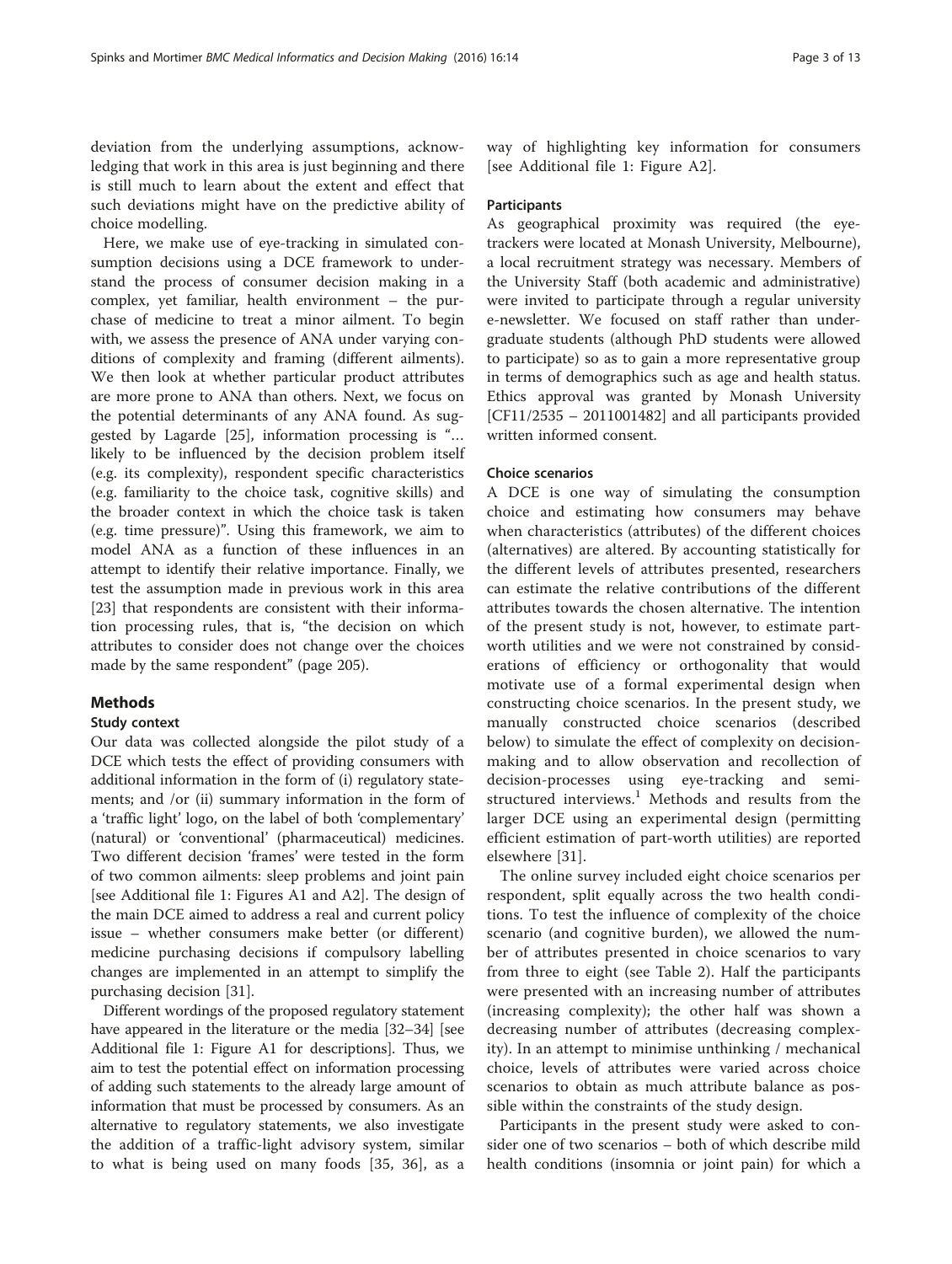range of self-care options are available. These two conditions were chosen due to their prevalence in the general population as well as the availability of both complementary and conventional medicines for self-selection and treatment. Within each condition, participants were asked to choose between three alternatives - a conventional medicine, a complementary medicine and 'neither of these' (opt out option).

This study forms part of a larger, multi-disciplinary project focused on complementary and alternative medicine (CAM) use in people with chronic illness. The identification of attributes and levels for inclusion in the DCE choice scenarios therefore drew on qualitative work completed as part of the broader project, as well as a survey in the target population  $(N = 2, 915)$ describing motivations for and use of CAM alongside conventional medicine [[37](#page--1-0)–[39\]](#page--1-0). A summary of all identified attributes and levels tested in the pilot is available in the Additional file [1:](#page-11-0) Table A1.

Some of the attributes, such as 'who recommended the product' and 'where it is available', were arranged (formatted) in a number of boxes underneath the initial health scenario description and above the product label. The remaining attributes, apart from price, were displayed as part of a product label, designed to be as realistic as possible and to group related attributes. Price was displayed under the labels, to represent how items are usually displayed on shop shelves. An example scenario is available in the Additional file [1:](#page-11-0) Table A2. Choice scenarios were uploaded as an online survey. Participants were asked to complete the online survey on specialized computers with eye-tracking capabilities as their first task. No specific training materials were provided to participants apart from a general introduction and a practice DCE choice set (using a transport scenario) and no prior mention of the traffic light or regulatory statements was made before the survey commenced.

# Measurement of attribute non-attendance (ANA)

Eye-tracking technology has evolved rapidly in recent years. Earlier prototypes required participants to wear bulky headwear and/or electrodes and stay in relatively uncomfortable positions for periods of time. Newer eye-trackers can be installed into regularlooking desktop computers and do not require the use of additional external hardware. For the present study, there was no requirement for headwear or electrodes and, apart from completion of a short calibration of each individual's eyes to the screen (about 30 s) and being asked to remain as still as possible during the survey to maximise the likelihood of being detected by the eye-tracker, participants should have remained relatively unaware that they are working on anything other than a regular computer. Informed

consent was obtained from all participants to use the eye-tracking technology. Here we used a Tobii T120 eye-tracker and associated software (Studio Version 2.3.2.0) to formulate the raw data which was then exported and analysed in Stata 13 statistical software [[40\]](#page--1-0). The eye-tracking data so obtained consists of fixations (unique observations for each time a participant focuses or fixates on anything within the calibrated screen) and saccades and allowed identification of area of fixations, duration of fixations and order of fixations. Data for pupil dilation was also available but not made use of in this analysis.

Using the specialised Tobii software, we can build a matrix of "areas of interest" (AOI) overlaying the image for each choice set. Each AOI represents one cell and here the cells of interest are alternativespecific attributes. An example of an AOI coded choice set is provided in the Additional file [1:](#page-11-0) Figure A5. The software can then calculate a number of metrics for each AOI including the number of times each attribute was visited, how long each 'fixation'<sup>2</sup> (look) lasted and the size of the pupil. Given the large amount of data available, we limit our analysis here to the number of times an attribute was visited. From this we can calculate the inverse – whether the attribute was fixated at all during the choice set. As the level of an attribute can only influence attendance to an attribute if that attribute is first fixated, here we leave aside attribute levels as predictors of ANA.

### Statistical analysis

- (i) Description of the existence, extent and variation of attribute non-attendance (ANA) across questions and attributes: We summarise the eye-tracking data to show the extent of attendance to each attribute across different questions and for questions with different levels of complexity (number of attributes). We present results for whether ANA occurs across both alternatives (CAM and conventional), before considering whether ANA occurs for each alternative taken individually. The ANA data is then disaggregated to describe ANA by attribute.
- (ii)Determination of the most likely contributors to ANA: Following Lagarde [[25](#page--1-0)], we hypothesise that complexity has an independent and direct effect on ANA (increased complexity is associated with increased ANA). To test this hypothesis, we regress ANA on complexity while controlling for other characteristics of the decision problem (condition and direction $3$ ), context (time pressure<sup>4</sup>), and respondent characteristics. We estimate the effect of complexity on attribute non-attendance using both fixed and random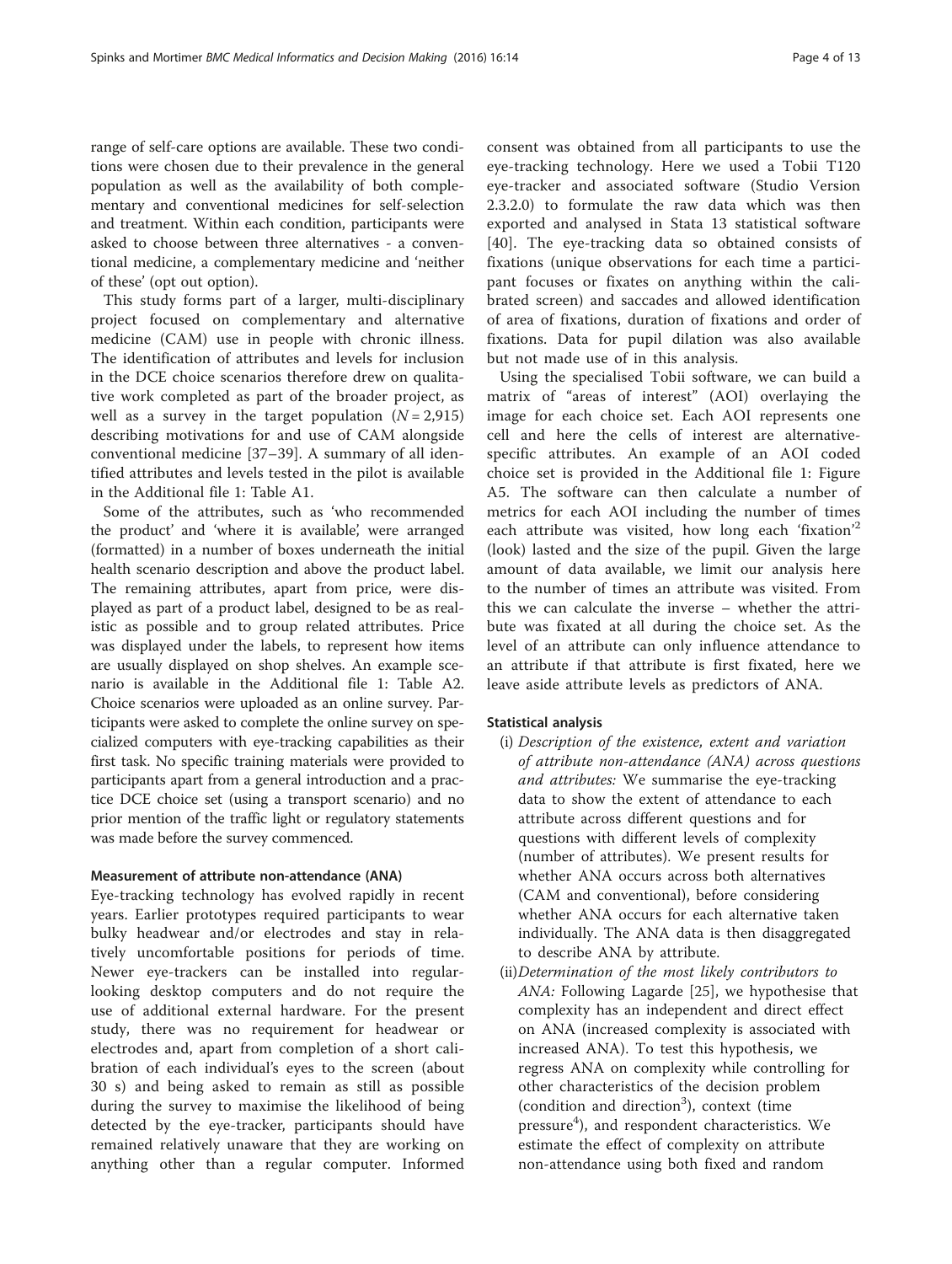effects panel regressions. Equation (1) specifies the model:

 $ANA_{ij} = \alpha_i + \delta complexity_{ji} + \tau condition_{ij}$  $+$  ηtime pressure<sub>i</sub> + γdirection<sub>i</sub> + ωW<sub>i</sub> + ε<sub>ij</sub>  $(1)$ 

where  $ANA_{ii}$  (attribute non-attendance) is the number of attributes with zero fixations for participant  $i$  in choiceset *j*;  $\alpha_i$  captures individual-specific fixed/random effects controlling for observed and unobserved respondent characteristics; complexity $_i$  is the number of attributes present in choice-set  $t$ ; condition<sub>i</sub> is a dummy indicator coded as 1 if choice-set j relates to the joint pain scenario (and 0 for the insomnia scenario); time\_pressure is a dummy indicator of whether the appointment time was late (after 5.30  $\text{pm})^5$ ; direction<sub>i</sub> is a dummy indicator of whether the participant received choice-sets ordered in increasing (forward) or decreasing (reverse) complexity;  $W_i$  is the matrix of respondent characteristics; and  $\varepsilon_{ii}$  is an idiosyncratic error. The intention here is not to estimate part-worth utilities and the parameter of primary interest is δ. Where δ is positive and significant, attribute nonattendance increases with complexity (as hypothesised). We also include complexity as a quadratic term to allow a non-linear relationship between ANA and complexity.

Included in the matrix of respondent characteristics are dummy variables for gender; a continuous measure for age (and age squared to allow for non-linear effects); a dummy variable coded 1 for education levels below university level<sup>6</sup>; and a dummy variable coded 1 for post-graduate students.7 Also included is a dummy variable indicating if the participant reported using different CM products in the previous 12 months to account for prior experience and to proxy for a priori preferences. Three variables are included:

- i. vitamin (self-selected) = taken a vitamin, mineral or herbal supplement not prescribed by a medical doctor in the past 12 months;
- ii. vitamin (prescribed) = taken a vitamin, mineral or herbal supplement prescribed by a medical doctor in the past 12 months;
- iii. other CAM = used other complementary and alternative medicine products or therapies (here it includes Western herbal medicines; Chinese medicines; acupuncture or indigenous or traditional folk therapies)

We hypothesised that participants' *a priori* preferences may make them more inclined towards choosing particular alternatives, and as the alternatives here are labelled (that is, they are specified to be 'conventional' and 'complementary' medicines rather than a generic option of 'Medicine  $A'$  versus '*Medicine B*'), then we may also expect

ANA to vary between alternatives, as well as between attributes. To account for this potential labelling effect, we also run the regression specified in Equation (1), but with ANA now 'alternative specific' – that is, the dependent variable is now the number of attributes not attended to within an alternative, rather than across all alternatives. This is expressed in equations (2) and (3) below:

ANA\_conv<sub>ij</sub> =  $\alpha_i$  + δcomplexity<sub>i</sub> + τcondition<sub>j</sub>

$$
+\ \eta time\_pressure_i + \gamma direction_i + \omega W_i + \epsilon_{ij} \tag{2}
$$

ANA  $CM_{ii} = \alpha_i + \delta$ complexity<sub>i</sub> + τcondition<sub>i</sub>

 $+$  ηtime pressure<sub>i</sub> + γdirection<sub>i</sub> + ωW<sub>i</sub> + ε<sub>ij</sub>  $(3)$ 

Definitions of explanatory variables remain consistent with equation (1).

(iii)Consistency with which decision rules are applied: Finally, we also test a previous assumption made by others investigating ANA [[41\]](#page--1-0) whereby participants are consistent with regard to which attributes they consider across choice sets (and by implication, which to ignore). To do this, we construct a measure of 'consistency' of individual i, detailed in Equation (4):

$$
consistency_i = mean(s_{ij} - S_i)^2
$$
\n(4)

where  $s$  is the proportion of attributes attended to in choice set *j* by individual *i* and  $S_i$  is the mean of *s* for individual i. Here, a higher value indicates less consistency across choice sets and more deviation in terms of the number of available attributes attended/not attended to. We then regress consistency as the dependent variable with the same set of explanatory variables detailed in equations 1, 2 and 3, with the exclusion of complexity and condition (which are invariant when considering consistency across choice-sets), as detailed in Equation (5) below:

$$
consistency_i = \alpha_i + \eta time\_pressure_i + \gamma direction_i + \omega W_i + \epsilon_{ij}
$$
\n
$$
(5)
$$

# Results

Thirty-nine participants completed the survey using the eye-tracking technology. However, the quality of eyetracking data was insufficient in the case of seven partic-ipants, and their data is excluded in this analysis.<sup>8</sup> Table [1](#page-5-0) details the participant characteristics. The majority of participants are female (75 %), highly educated and in higher income groups. The majority (75 %) also report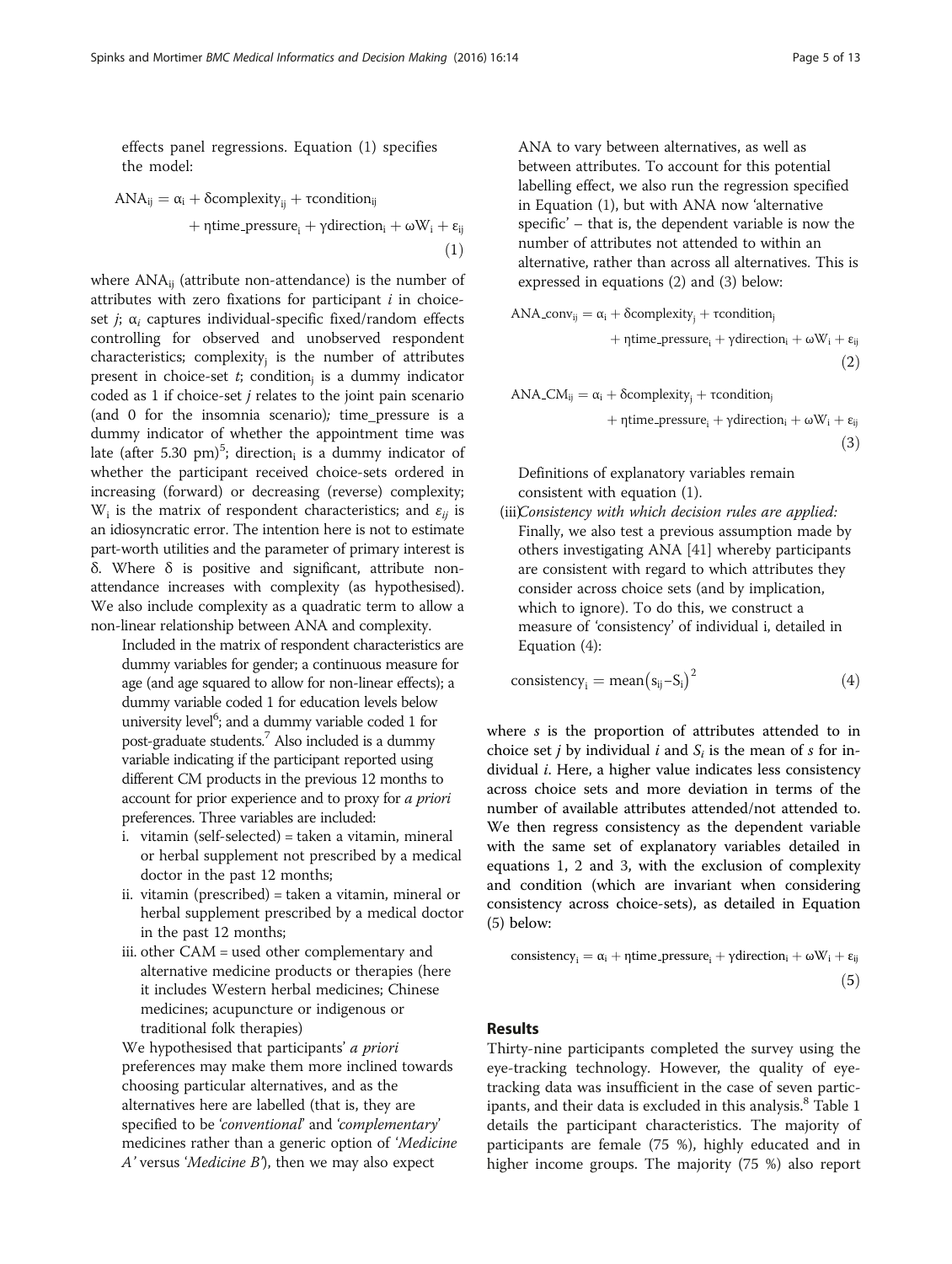<span id="page-5-0"></span>having taken a self-selected vitamin, mineral or herbal product in the previous 12 months.

We summarise attribute attendance by question in Table [2,](#page-6-0) first across the two alternatives combined and then for each alternative separately. For example, in the first line of Table [2](#page-6-0) (for question 1) it can be seen that 32 participants (100 %) attended to all attributes in at least one of the alternatives but not all participants attended to every attribute in every alternative. 28 participants (88 %) attended to all attributes in the conventional medicine alternative and 29 participants (91 %) attended to all attributes in the conventional medicine alternative. It can be seen that attendance is relatively high for the first four questions, but drops from 100 % (all attributes attended to when considering combined alternatives) in question 1 down to 50 % in question 8. A similar pattern can be seen when considering each

**Table 1** Summary of participant demographics ( $N = 32$ )

| Female                                             |                                                    | 24/32 (75 %)    |  |  |  |
|----------------------------------------------------|----------------------------------------------------|-----------------|--|--|--|
| Age                                                | mean                                               | 37.4 years      |  |  |  |
|                                                    | median                                             | 32 years        |  |  |  |
|                                                    | range                                              | $20 - 70$ years |  |  |  |
| Born in Australia                                  |                                                    | 17/32 (53 %)    |  |  |  |
| Language spoken at home                            | English                                            | 28/32 (88 %)    |  |  |  |
| Government concession card <sup>a</sup>            |                                                    | 10/32 (31 %)    |  |  |  |
| Highest level of education                         | High school <sup>b</sup> or<br>vocational training | 5/32 (16 %)     |  |  |  |
| (Higher than 100 % due<br>to rounding)             | Undergraduate degree                               | 15/32 (47 %)    |  |  |  |
|                                                    | Postgraduate degree                                | 12/32 (38 %)    |  |  |  |
| Full-time student                                  |                                                    | 5/32 16 %       |  |  |  |
| Current household income <sup>c</sup>              |                                                    |                 |  |  |  |
| (Higher than 100 % due<br>to rounding)             | $<$ \$50,000                                       | 7/32 (22 %)     |  |  |  |
|                                                    | $$50,000 - $100,000$                               | 13/32 (41 %)    |  |  |  |
|                                                    | $$100,000+$                                        | 12/32 (38 %)    |  |  |  |
| Used vitamin last 12<br>months - self <sup>d</sup> | yes                                                | 24/32 (75 %)    |  |  |  |
| Used vitamin last 12<br>months - $dr^e$            | yes                                                | 7/25 (22 %)     |  |  |  |
| Used other CAM last<br>12 months <sup>t</sup>      | yes                                                | 18/32 (56 %)    |  |  |  |

<sup>a</sup>Indicates the individual is eligible for low-income government assistance <sup>b</sup>Year 11 or 12 in the Australian system (final years) - no one reported a lower level

<sup>c</sup>Australian dollars, 2011 (before tax)

<sup>d</sup>vitamin (self-selected) = taken a vitamin, mineral or herbal supplement not prescribed by a medical doctor in the past 12 months

e vitamin (prescribed) = taken a vitamin, mineral or herbal supplement prescribed by a medical doctor in the past 12 months

<sup>f</sup>other CAM = used other complementary and alternative medicine products or therapies (here it includes Western herbal medicine; Chinese medicine; CAM practitioners, or indigenous or traditional folk therapies)

alternative separately; with the proportion declining as we move from question 1 to 8.

Across all participants, the mean number of attributes not attended to across all choice sets is 0.45 (sd 0.93, skewness 2.50, kutosis 9.61). For the conventional alternative the mean is 0.74 (sd 1.18, skewness 1.87, kurtosis 6.39) and for the CM alternative 0.75 (sd 1.12, skewness 1.82, kurtosis 6.04). The paired *t*-test for the mean difference of the two alternatives is significant ( $p = 0.05$ ).

The effect of viewing the questions in forward (increasing complexity) compared to reverse order is shown in Figure [1.](#page-6-0) Mean ANA is zero for questions 1 and 3 and is lower in all questions framed by the 'joint' scenario as compared with the corresponding 'insomnia' question (that is, mean ANA is less in Q1 cf Q2, Q3 cf Q4, Q5 cf Q6 and Q7 cf Q8 in the forward order and the contrary is true for the reverse order). There is slightly less ANA at question 8 by those participants who completed the survey in reverse order, however for questions 3 to 6 there is higher mean ANA for reverse order participants. In general, there is higher ANA for the questions with more attributes, irrespective of the order in which the survey was seen. Mean ANA by alternative is shown in Figure [2](#page-7-0). Both figures show a relatively large ANA increase/drop between questions 4 and 5 (or, for reverse order, between questions 5 and 4) which is where the product labels appear/disappear for the first time, greatly increasing/decreasing the amount of information to be considered. The trends in ANA across questions for both alternatives are similar. The mean time taken to answer each choice set is shown in Figure [3](#page-7-0) and shows that, on average, more time was spent on answering question 1 if the survey was shown in forward order, and more time on question 8 if the survey was seen in reverse order. The total curve (forward and reverse order curves combined) is broadly u-shaped, with the time taken dropping steeply if the survey is seen in forward order (from question 1 to 2) or in reverse order (from question 8 to 7).

We then look to see if there are particular attributes which are more prone to ANA than others and this is presented in Table [3](#page-8-0). Notably, price was missed by just over 16 % of participants on average for the 5 questions in which it was available, a phenomenon that has been found by others [[25\]](#page--1-0) and a concern for willingness-topay estimates from DCEs. Other attributes that appeared more likely to be missed included where the product was available (by up to 19 % of participants) and the caution and warnings on the labels (by up to 22 and 31 % of participants, respectively). The traffic light was missed by 15 and 22 % of participants in question 7 and 8 respectively.

Results from the main regressions are presented in Table [4](#page-9-0). Our main interest is the relationship between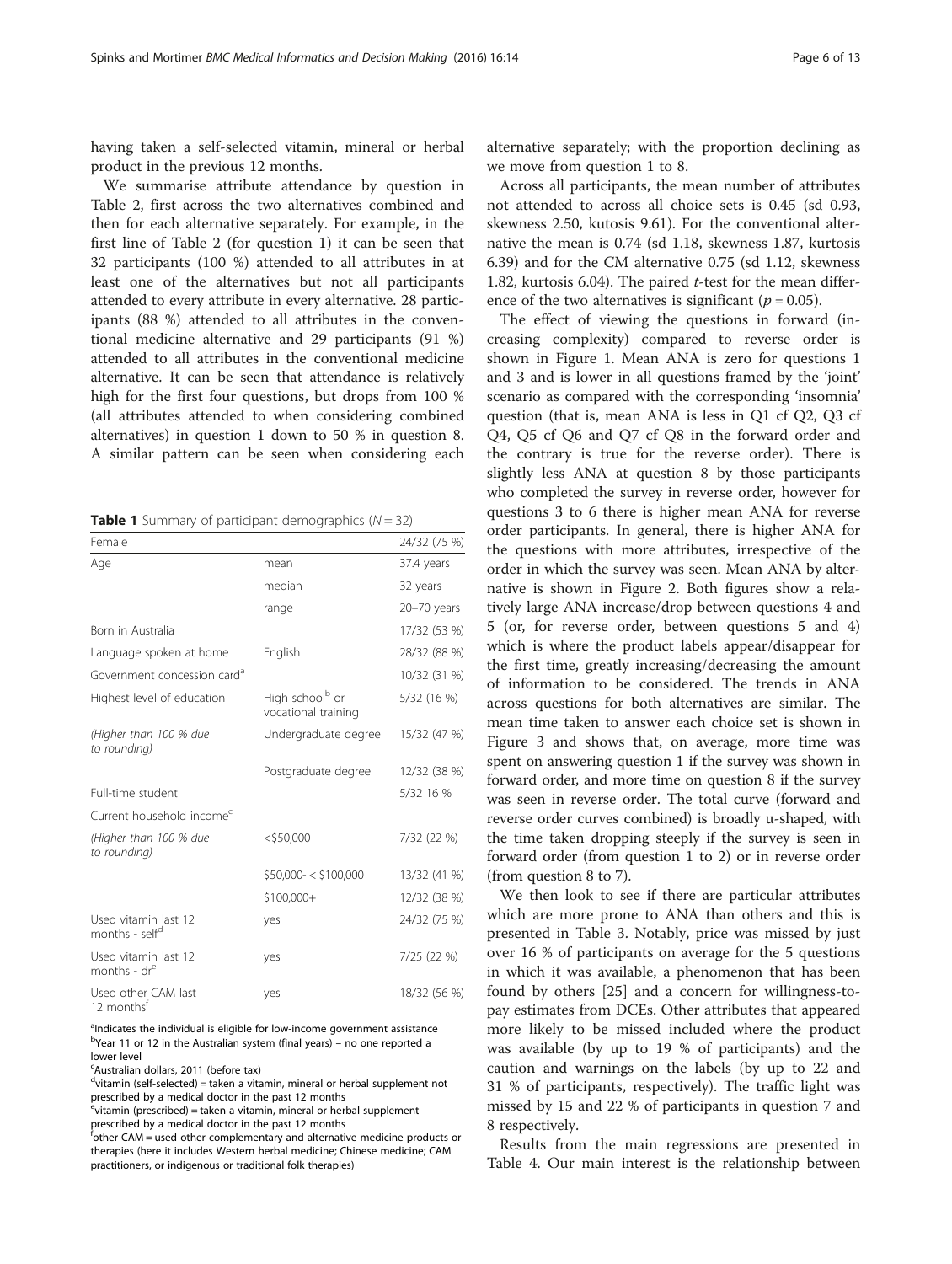| Ouestion       | Number attributes | Health condition | Alts combined <sup>a</sup><br># participants (%) | Conv alternative<br># participants (%) | CM alternative<br># participants (%) |
|----------------|-------------------|------------------|--------------------------------------------------|----------------------------------------|--------------------------------------|
|                | 3                 | joint            | 32 (100)                                         | 28 (88)                                | 29 (91)                              |
| 2              | 3                 | insomnia         | 28 (88)                                          | 24 (75)                                | 20(63)                               |
| 3              | 4                 | joint            | 32 (100)                                         | 26(81)                                 | 24 (75)                              |
| $\overline{4}$ | $\overline{4}$    | insomnia         | 25(78)                                           | 24 (75)                                | 18 (56)                              |
| 5              | 5                 | joint            | 20(63)                                           | 13(41)                                 | 14 (44)                              |
| 6              | 6                 | insomnia         | 18 (56)                                          | 13 (41)                                | 12(38)                               |
| 7              | 8                 | joint            | 17(53)                                           | 13 (41)                                | 12(38)                               |
| 8              | 8                 | insomnia         | 16(50)                                           | 15(47)                                 | 13(41)                               |

<span id="page-6-0"></span>Table 2 Number of participants who attended to every attribute for both conventional & CM alternatives combined, and each alternative alone  $(N = 32)$ 

Abbreviations: Alts alternatives, conv conventional, CM complementary medicine, # number

<sup>a</sup>For a participant to have attended to an attribute, they had to have one or more fixations on that attribute, irrespective of whether they looked at the levels of the attribute in both choices

Note: The 'neither of these' option did not have any attributes specified and is excluded from this analysis

ANA and complexity, which shows a positive and significant main effect for models 1–4, with a negative and significant quadratic term (that is, ANA is increasing with complexity but at a diminishing rate over the number of attributes we tested here). The fixed and random effects models (models 1 and 2, respectively) provided similar estimates and tests for the appropriateness of using the random effects model did not reject the null that results are consistent (see the footnote to Table [4](#page-9-0) for details). We also re-run the model after centring the mean of complexity at zero and although the beta coefficients on complexity differ, the sign and significance are unchanged.

ANA was less likely for the joint scenario and more likely for participants who had a late appointment (both significant at the 10 % level in model 2), although the effect of the late appointment was not robust to different cut-off times. The order in which the survey was completed was not found to be associated with ANA. Some variation was shown in the relationship between sociodemographic variables and alternative-specific ANA: lower levels of education were associated with higher ANA in the conventional medicine alternative and those who had taken a vitamin prescribed by a medical doctor in the previous 12 months were more likely to miss attributes in the CM alternative.

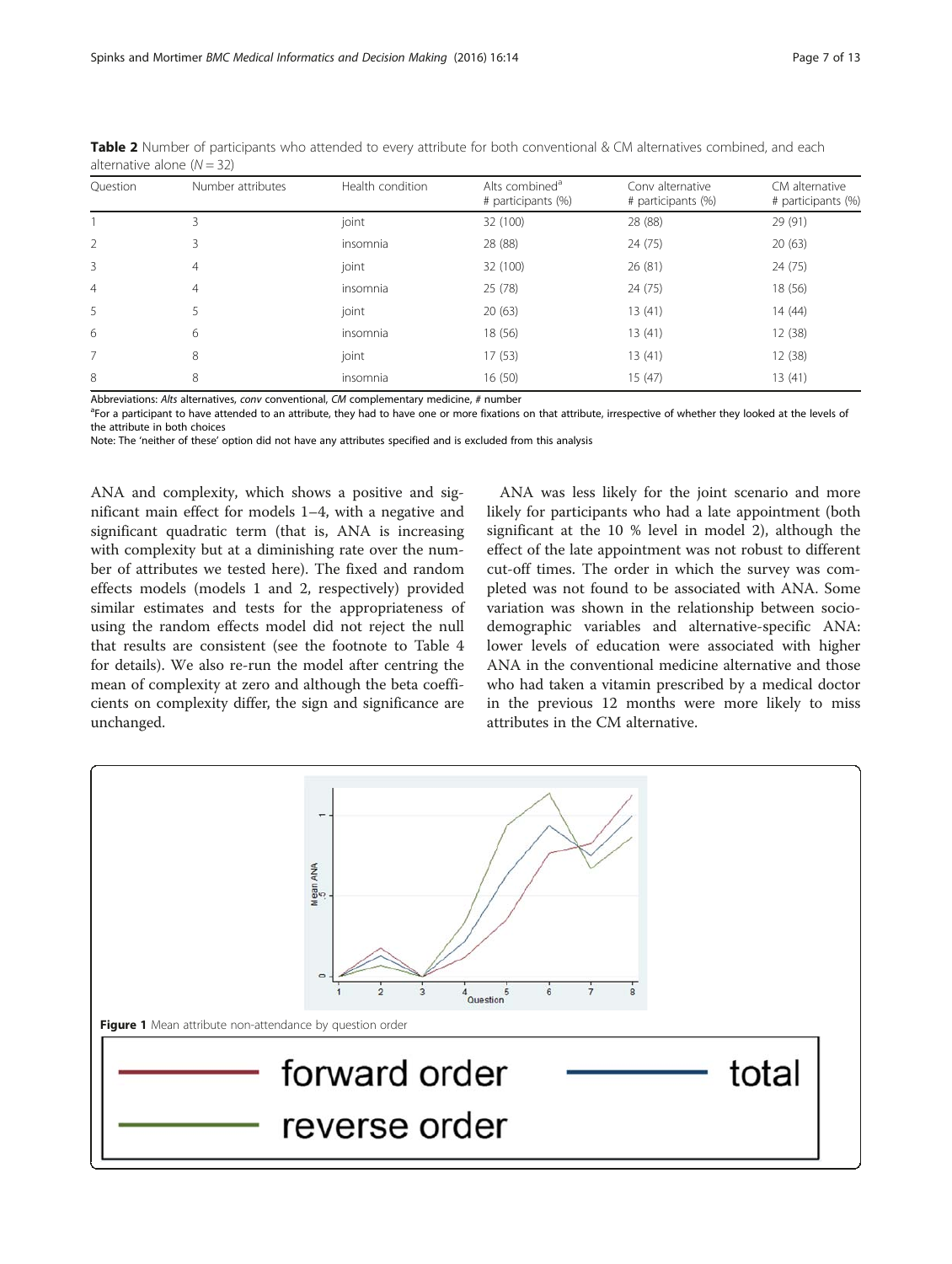<span id="page-7-0"></span>

The mean for the measure of consistency across the sample was 0.016 (sd 0.020, skewness 1.76, kutosis 5.84), with 10 participants having a mean of zero (that is, they were entirely consistent in terms of how many attributes were missed across all choice sets). In terms of the consistency regression (model 5), younger age was associated with greater consistency, although as shown by the positive and significant coefficient on the corresponding quadratic term, this effect decreases as age increases.

# Discussion and conclusions

This paper adds to the growing literature regarding attribute non-attendance in DCEs and to our knowledge is the first to explicitly focus on the relationship between complexity and ANA for decicions regarding health service utilisation Our results show there is a strong positive and statistically significant relationship between ANA and complexity and that this relationship is robust to a number of different model specifications. Importantly, we find

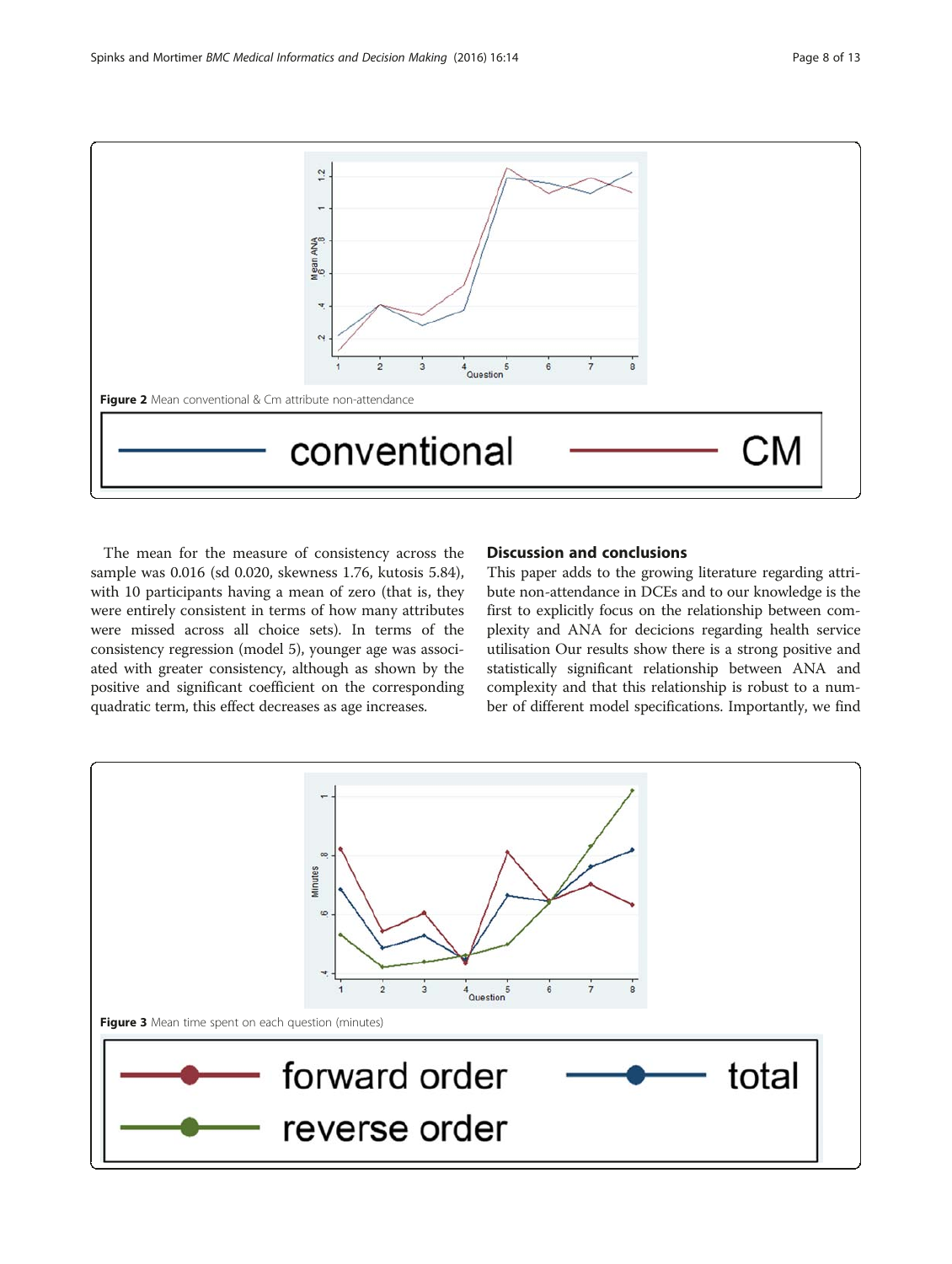|                           | Question number |                |           |                |           |             |                |                |  |  |  |
|---------------------------|-----------------|----------------|-----------|----------------|-----------|-------------|----------------|----------------|--|--|--|
|                           | 1               | $\overline{2}$ | 3         | $\overline{4}$ | 5         | 6           | $\overline{7}$ | 8              |  |  |  |
| Attribute                 |                 |                |           |                |           |             |                |                |  |  |  |
| Recommendation            | $\mathbf{0}$    | 3 %            | $\circ$   | $\mathbf{0}$   | 3 %       | 6 %         | $\mathbf{0}$   | 0 <sup>c</sup> |  |  |  |
| Recommendation - conv     | 3 %             | 6 %            | 3 %       | 0              | 9 %       | 9 %         | 6 %            | 10 %           |  |  |  |
| Recommendation - CM       | 6 %             | 16 %           | 13 %      | 16 %           | 19 %      | 19 %        | 19 %           | 19 %           |  |  |  |
| Side effects              | $\mathbf{0}$    | 3 %            | $\circ$   | $\mathbf{0}$   | 13 %      | 3 %         | 6 %            | 6 %            |  |  |  |
| Side effects - conv       | 9 %             | 13 %           | 6 %       | 6 %            | 16 %      | 13 %        | 13 %           | 16 %           |  |  |  |
| Side effects - CM         | 3 %             | 9 %            | 6 %       | 16 %           | 28 %      | 16 %        | 19 %           | 16 %           |  |  |  |
| Where available           | $\circ$         | 6 %            | 0         | 9 %            | 19 %      | 9 %         | 3 %            | 16 %           |  |  |  |
| Where available - conv    | 9 %             | 22 %           | 9 %       | 16 %           | 28 %      | 19 %        | 16 %           | 26 %           |  |  |  |
| Where available - CM      | 3 %             | 16 %           | 6 %       | 9 %            | 31 %      | 19 %        | 13 %           | 23 %           |  |  |  |
| Price                     | <b>NA</b>       | <b>NA</b>      | 0         | 13 %           | 16 %      | 22 %        | 13 %           | 19 %           |  |  |  |
| Price - conv              | <b>NA</b>       | <b>NA</b>      | 9 %       | 16 %           | 34 %      | 44 %        | 41 %           | 39 %           |  |  |  |
| Price - CM                | <b>NA</b>       | <b>NA</b>      | 9 %       | 13 %           | 34 %      | 34 %        | 28 %           | 26 %           |  |  |  |
| Dosage <sup>b</sup>       | <b>NA</b>       | <b>NA</b>      | <b>NA</b> | <b>NA</b>      | 0         | $\mathbf 0$ | 6 %            | 6 %            |  |  |  |
| Dosage <sup>b</sup> -conv | <b>NA</b>       | <b>NA</b>      | <b>NA</b> | <b>NA</b>      | 9 %       | 13 %        | 6 %            | 6 %            |  |  |  |
| Dosage <sup>b</sup> - CM  | <b>NA</b>       | <b>NA</b>      | <b>NA</b> | <b>NA</b>      | 3 %       | 3 %         | 9 %            | 10 %           |  |  |  |
| Caution                   | <b>NA</b>       | <b>NA</b>      | <b>NA</b> | <b>NA</b>      | 13 %      | 22 %        | 3 %            | 10 %           |  |  |  |
| Caution - conv            | <b>NA</b>       | <b>NA</b>      | <b>NA</b> | <b>NA</b>      | 31 %      | <b>NA</b>   | 16 %           | <b>NA</b>      |  |  |  |
| Caution - CM              | <b>NA</b>       | <b>NA</b>      | <b>NA</b> | <b>NA</b>      | 13 %      | 22 %        | 9 %            | 10 %           |  |  |  |
| Warning                   | <b>NA</b>       | <b>NA</b>      | <b>NA</b> | <b>NA</b>      | <b>NA</b> | 31 %        | 19 %           | 10 %           |  |  |  |
| Warning - conv            | <b>NA</b>       | <b>NA</b>      | <b>NA</b> | <b>NA</b>      | <b>NA</b> | 31 %        | 19 %           | 10 %           |  |  |  |
| Warning - CM              | <b>NA</b>       | <b>NA</b>      | <b>NA</b> | <b>NA</b>      | <b>NA</b> | <b>NA</b>   | <b>NA</b>      | <b>NA</b>      |  |  |  |
| Traffic light             | <b>NA</b>       | <b>NA</b>      | <b>NA</b> | <b>NA</b>      | <b>NA</b> | <b>NA</b>   | 16 %           | 23 %           |  |  |  |
| Traffic light - conv      | <b>NA</b>       | <b>NA</b>      | <b>NA</b> | <b>NA</b>      | <b>NA</b> | <b>NA</b>   | <b>NA</b>      | 23 %           |  |  |  |
| Traffic light - CM        | <b>NA</b>       | <b>NA</b>      | <b>NA</b> | <b>NA</b>      | <b>NA</b> | <b>NA</b>   | 16 %           | <b>NA</b>      |  |  |  |
| Regulation - CM (only)    | <b>NA</b>       | <b>NA</b>      | <b>NA</b> | <b>NA</b>      | <b>NA</b> | <b>NA</b>   | 16 %           | 16 %           |  |  |  |

<span id="page-8-0"></span>Table 3 Eye-tracking results – percent participants who did not attend to each attribute, disaggregated by within alternative non-attendance<sup>a</sup>

NA not applicable – the attribute did not appear in the particular question

Conv conventional medicine, CM complementary medicine

<sup>a</sup>The corresponding questions, whether seen in forward or reverse order, are combined here and presented as if the forward order has been seen by the

participant (ie. question 1 data in the forward order and question 8 data in the reverse order has been aggregated)

b<sub></sub><br>Bosage was considered to be a fixed attribute (the levels did not change) – it was included for realism<br>Conceninator is 21 participants in question 8 due to missing over tracking data for participant 124

Denominator is 31 participants in question 8 due to missing eye-tracking data for participant 124

that complexity is the strongest predictor of ANA when other possible influences, such as time pressure, ordering effects, survey specific effects and socio-demographic variables (including proxies for prior experience of the decision problem) are considered. We also find that ANA, as well as the consistency with which attribute attendance is applied across choice sets, does show some evidence of heterogeneity across different socioeconomic variables, specifically for education and age. Like others, we do find considerable departure from the assumptions underpinning RUT which assumes consumers maximise their utility based on all available information [\[25, 30](#page--1-0)]. Similar to Balcombe [[30](#page--1-0)], we found that full attendance to all attributes across all choice sets is unusual, however, ANA was

significantly less present for choice sets with fewer attributes.<sup>9</sup>

The interpretation of this finding should be taken within the context of this particular study. In general participants reported being engaged with the survey and although many stated that the choice sets with more information took longer to process, the information itself was not difficult to understand. Most also reported that they thought all attributes were potentially relevant to their decision and there were no recommendations to remove particular attributes (only to change one of the levels of one of the attributes).

What has yet to be clearly determined in the literature is whether, and the extent to which, utility functions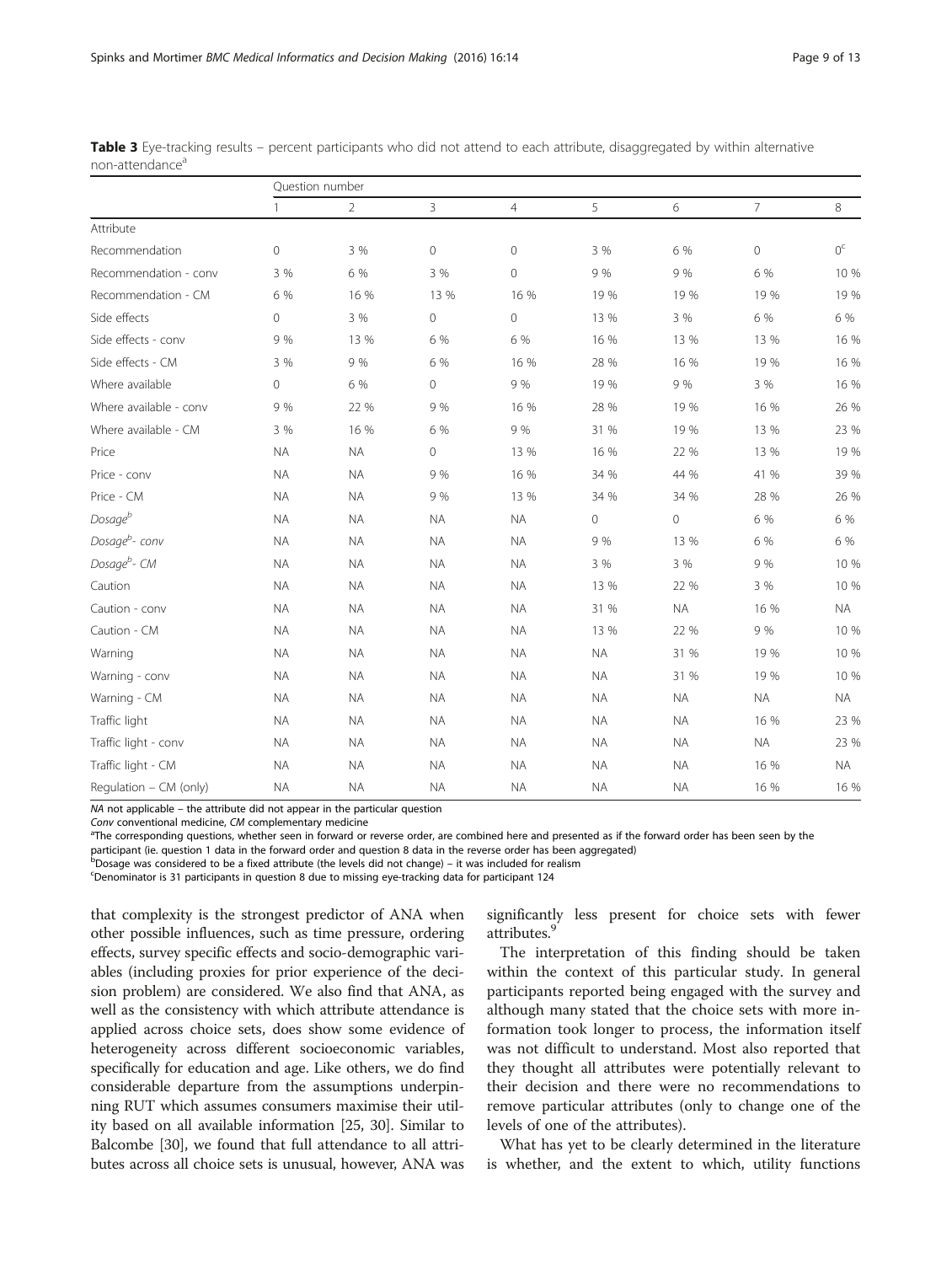<span id="page-9-0"></span>**Table 4** Summary of main results from eye-tracking regression of attribute non-attendance (ANA)

|                                                                                                                                                                                                                                                                           | (1) Number ANA, fe    |       | (2) Number ANA, re |                       |       | (3) Number ANA (conv), re |                       | (4) Number ANA (CM), re |       |                       | (5) Consistency <sup>a</sup> |       |                    |       |       |
|---------------------------------------------------------------------------------------------------------------------------------------------------------------------------------------------------------------------------------------------------------------------------|-----------------------|-------|--------------------|-----------------------|-------|---------------------------|-----------------------|-------------------------|-------|-----------------------|------------------------------|-------|--------------------|-------|-------|
|                                                                                                                                                                                                                                                                           | b                     | se    | p                  | b                     | se    | p                         | b                     | se                      | p     | b.                    | se                           | p     | b                  | se    | р     |
| complexity                                                                                                                                                                                                                                                                | 0.578 <sup>b</sup>    | 0.210 | 0.006              | $0.578^{c}$           | 0.230 | 0.012                     | 0.749 <sup>b</sup>    | 0.247                   | 0.002 | 0.863 <sup>b</sup>    | 0.309                        | 0.005 |                    |       |       |
| complexity2                                                                                                                                                                                                                                                               | $-0.036$ <sup>d</sup> | 0.019 | 0.057              | $-0.036$ <sup>d</sup> | 0.020 | 0.081                     | $-0.050^{\circ}$      | 0.024                   | 0.037 | $-0.061c$             | 0.027                        | 0.027 |                    |       |       |
| joint                                                                                                                                                                                                                                                                     | $-0.182$ <sup>d</sup> | 0.097 | 0.062              | $-0.182$ <sup>d</sup> | 0.097 | 0.060                     | $-0.046$              | 0.132                   | 0.728 | $-0.013$              | 0.094                        | 0.887 |                    |       |       |
| late appointment                                                                                                                                                                                                                                                          |                       |       |                    | $0.481$ <sup>d</sup>  | 0.275 | 0.080                     | 0.438                 | 0.308                   | 0.155 | 0.680 <sup>d</sup>    | 0.412                        | 0.098 | 0.019              | 0.011 | 0.112 |
| forward order                                                                                                                                                                                                                                                             |                       |       |                    | 0.005                 | 0.140 | 0.973                     | 0.154                 | 0.210                   | 0.462 | 0.029                 | 0.228                        | 0.897 | $-0.006$           | 0.007 | 0.412 |
| female                                                                                                                                                                                                                                                                    |                       |       |                    | 0.104                 | 0.144 | 0.471                     | 0.017                 | 0.187                   | 0.927 | 0.234                 | 0.188                        | 0.214 | 0.003              | 0.007 | 0.655 |
| age                                                                                                                                                                                                                                                                       |                       |       |                    | 0.001                 | 0.037 | 0.982                     | $-0.022$              | 0.046                   | 0.630 | $-0.015$              | 0.053                        | 0.775 | $-0.004c$          | 0.002 | 0.038 |
| age2                                                                                                                                                                                                                                                                      |                       |       |                    | 0.000                 | 0.000 | 0.577                     | 0.001                 | 0.000                   | 0.134 | 0.000                 | 0.001                        | 0.482 | 0.000 <sup>c</sup> | 0.000 | 0.017 |
| <uni education<="" td=""><td></td><td></td><td></td><td>0.218</td><td>0.200</td><td>0.275</td><td><math>0.431</math><sup>d</sup></td><td>0.223</td><td>0.053</td><td>0.010</td><td>0.255</td><td>0.970</td><td><math>-0.002</math></td><td>0.010</td><td>0.817</td></uni> |                       |       |                    | 0.218                 | 0.200 | 0.275                     | $0.431$ <sup>d</sup>  | 0.223                   | 0.053 | 0.010                 | 0.255                        | 0.970 | $-0.002$           | 0.010 | 0.817 |
| student                                                                                                                                                                                                                                                                   |                       |       |                    | $-0.019$              | 0.156 | 0.905                     | 0.024                 | 0.187                   | 0.896 | $-0.125$              | 0.237                        | 0.598 | $-0.009$           | 0.009 | 0.346 |
| vit (self-selected)                                                                                                                                                                                                                                                       |                       |       |                    | $-0.250$              | 0.176 |                           | $0.154 -0.183$        | 0.239                   | 0.444 | $-0.328$              | 0.277                        | 0.236 | $-0.011$           | 0.008 | 0.190 |
| vit (prescribed)                                                                                                                                                                                                                                                          |                       |       |                    | 0.116                 | 0.171 | 0.496                     | $-0.189$              | 0.192                   | 0.325 | 0.456 <sup>c</sup>    | 0.218                        | 0.036 | 0.014              | 0.008 | 0.104 |
| other CAM                                                                                                                                                                                                                                                                 |                       |       |                    | 0.027                 | 0.145 | 0.853                     | 0.088                 | 0.154                   | 0.568 | $-0.022$              | 0.188                        | 0.906 | 0.007              | 0.006 | 0.312 |
| Constant                                                                                                                                                                                                                                                                  | $-1.348$ <sup>c</sup> | 0.532 | 0.012              | $-1.737$ <sup>c</sup> | 0.765 | 0.023                     | $-1.975$ <sup>d</sup> | 1.055                   | 0.061 | $-1.970$ <sup>d</sup> | 1.083                        | 0.069 | 0.087 <sup>c</sup> | 0.041 | 0.046 |
| Observations <sup>e</sup>                                                                                                                                                                                                                                                 | 255                   |       |                    | 255                   |       |                           | 255                   |                         |       | 255                   |                              |       | 32                 |       |       |
| $R^2$                                                                                                                                                                                                                                                                     | .210                  |       |                    | .276                  |       |                           | .356                  |                         |       | .245                  |                              |       | .612               |       |       |

Abbreviations: ANA attribute non-attendance OR attributes not attended (to), complexity2 complexity squared, age2 age squared, uni university, conv conventional medicine, CM complementary medicine, vit (self-selected) taken a vitamin, mineral or herbal supplement not prescribed by a medical doctor in the past 12 months; vit (prescribed) taken a vitamin, mineral or herbal supplement prescribed by a medical doctor in the past 12 months; other CAM used other complementary and alternative medicine products or therapies (here it includes Western herbal medicine; Chinese medicine; CAM practitioners, or indigenous or traditional folk therapies)

<sup>a</sup>As measured by the mean(s<sub>ij</sub>-S)<sup>2</sup> where s is the proportion of attributes attended to in choice set *j* by individual *i* and S<sub>i</sub> = mean (s) for individual *i* [whereby a higher value indicates less consistency and more deviation in terms of attribute non-attendance]

 $b, \bar{c}$  indicates significance at the 1, 5 and 10 % levels respectively<br>  $c, b, c$  indicates significance at the 1, 5 and 10 % levels respectively ,

Observations are based on data from 32 participants, however, eye-tracking data is absent for question 8 for one participant (124)

We test for the appropriateness of using a random effects model using a robust Hausman test using a Wald test and cluster-robust standard errors (Wooldrige, 2002) after excluding participant 124 for whom there is missing eye-tracking data for question 8 (the scalar theta cannot be calculated for an unbalanced panel). The null hypothesis assumes that individual effects are random and both fixed and random effect estimators are consistent. The test does not reject the null ( $p = 0.652$ ). We also perform an over-identification test with the null-hypothesis (participant 124 included) that the group means are uncorrelated with the idiosyncratic error term. The test does not reject the null ( $p = 0.911$ ). From this we conclude that the random effects estimator results are appropriate

should be adjusted for ANA. The present study was conducted alongside the pilot for a DCE and varied the number of attributes across choice sets to identify the effect of complexity on ANA. As a consequence, we observed limited variation across attribute levels for some attributes and could not account for the effect of all attributes when estimating utility functions. Lagarde [[25\]](#page--1-0) found that whilst willingness-to-pay estimates were sensitive to ANA, the behavioural prediction of DCE models was not affected by ANA. One explanation for this may be that consumers are so accustomed to using heuristics or decision rules in complex or uncertain situations that they are well practised in seeking out information that will be useful to them in their final decision (in essence, conferring zero utility for any attributes superfluous to their needs). Thus, reading attribute and alternative labels may be sufficient for some consumers to decide if the subsequent information available is worthwhile attending to or not.

We did, however, find evidence that ANA differed across alternatives, although the mean effect was shown to be small. While we cannot rule out here that this effect may also represent left-right logographical ordering, differences in socio-demographic determinants of alternativespecific ANA such as prior use of a prescribed vitamin are perhaps more consistent with a CM-CAM effect than a left-right effect. In any event, the effect of alternativespecific ANA on utility functions, as compared to 'total' ANA for a given attribute is worthy of further consideration (regardless of whether it represents a CM-CAM or left-right effect). Alternative-specific ANA may also offer additional insights into the decision processing strategy used by participants during DCEs.

Other results were also interesting. As seen in Figure [1](#page-6-0), ANA was consistently lower for the questions framed by the 'joint' scenario (questions 1, 3, 5 & 7 in the forward order) compared with the corresponding 'insomnia' questions. This may indicate a framing effect, whereby participants were more likely to not attend to attributes in the insomnia questions, perhaps due to strongly formed opinions as to how each ailment 'should' be treated (prior experience) or strong preferences for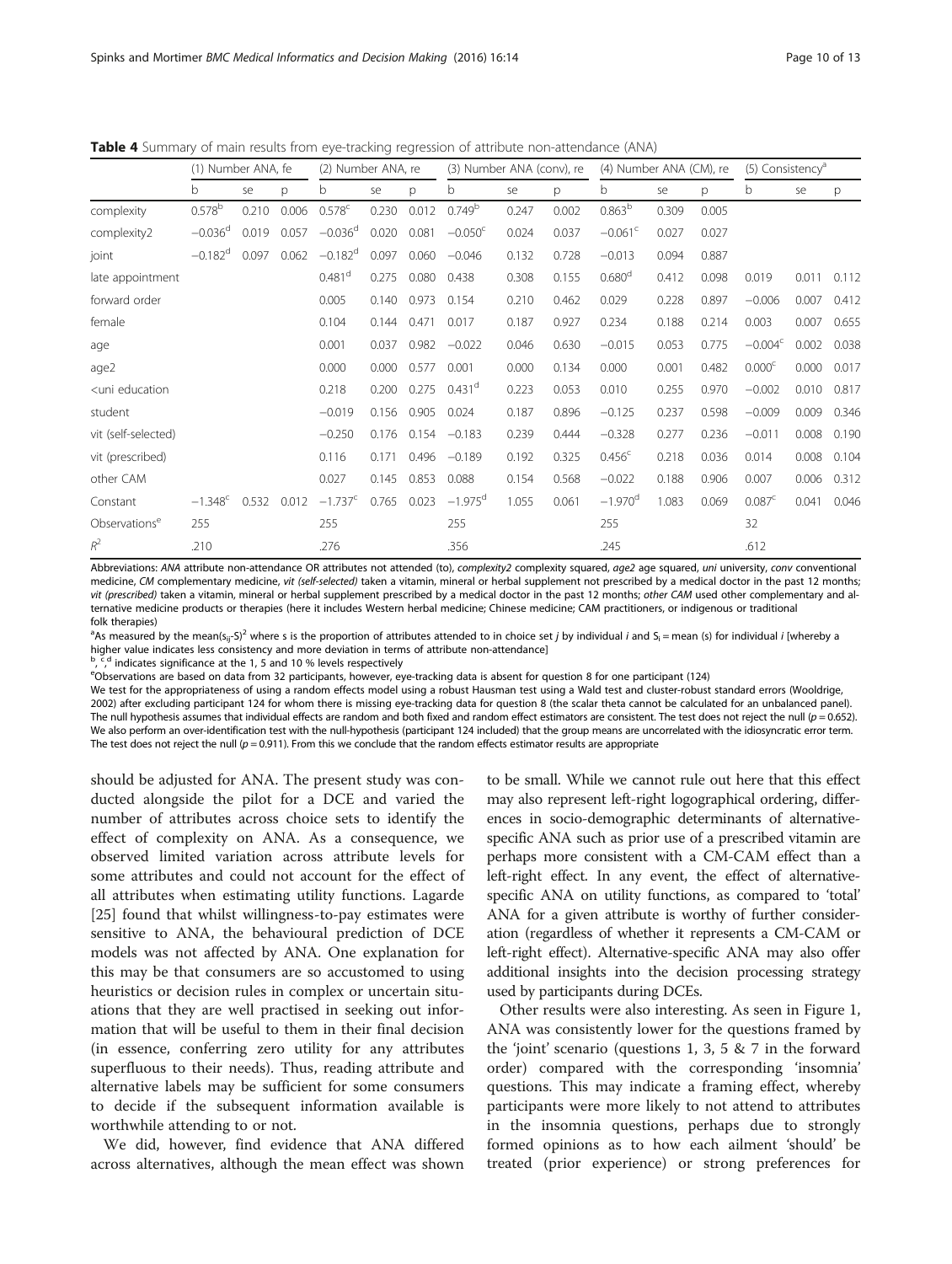natural or conventional medicines in specific contexts. Aside from the framing effect, the general trend for more ANA in questions with more attributes supports the notion that increased complexity is linked with more ANA irrespective of the order in which questions were seen. The time taken to answer each question (Fig. [3](#page-7-0)) broadly displays a 'U' shape for the combined forward and reverse order surveys (total sample line), perhaps suggesting a learning effect which means the time taken decreases to a point before fatigue starts to increase. However, the forward curve consistently shows longer times taken for questions 1, 3, 5 & 7 (joint scenario questions) compared with the corresponding insomnia questions (which interestingly corresponds to lower ANA for the joint questions compared with the insomnia questions in Fig. [1\)](#page-6-0). This is not seen for the reverse order curve which shows consistently decreasing times taken for questions 8 to 2, increasing slightly again for the final question 1. It is not apparent why a framing effect might be present only in the forward order survey and this is worthy of further consideration.

The finding that 'consistency' with regard to the number of attributes attended to across choice sets decreased with age may be potentially explained by a decrease in cognitive function over time, although this cannot be tested here. Results are not consistent with the assumption made by Hole [\[41](#page--1-0)] that the decision of which attribute/s to consider is stable across choice sets and are instead more supportive of the notion that this varies over choice sets, as suggested by others [[26](#page--1-0)].

This study also has some important implications for the design of DCEs measuring health and health-care preferences more generally. This study, which also acted as a pilot for a larger DCE, highlights the design complexity of some of the scenarios encountered by health researchers and raises further questions about how the qualitative properties of the survey, such as the description of attributes and levels, presentation of choice sets and clarity of instructions may impact on ANA. When combined with findings regarding the effect of ANA on utility estimates, our findings regarding the effect of complexity on ANA should permit identification of the point at which adding complexity (and realism) to DCE choice scenarios becomes self-defeating.

One of the obvious limitations of this analysis is the small and unrepresentative sample size. Despite avoiding an entire undergraduate student population, the recruited sample remained better educated and from higher socioeconomic circumstances than the general population. The majority (75 %) of participants reported self-selection of a vitamin, mineral or herbal product in the previous 12 months which is higher than reports in the literature for Australian populations [[42\]](#page--1-0). For this presumably less 'boundedly' rational sample, we might

expect additional information to evoke fewer changes in information processing than for the general population [[43\]](#page--1-0). Therefore, our results are likely to underestimate ANA in the general population. Additionally, we only tested complexity over a range of 3–8 attributes, which is the upper limit of attributes reported to be routinely included in DCEs in the health setting [[2\]](#page-11-0). It must be remembered that some attributes are only seen in two questions (for example, the regulatory statements and traffic light logos are only seen in questions 7 & 8). Thus, caution should be exercised in drawing conclusions regarding the effect of additional attributes in other DCE studies. Further, we did not set out to test the effect of the location (page orientation) of attributes as it relates to ANA, whereby there may be a systematic difference due to orientation alone (eg. the bottom of the page may be more prone to ANA).

The rapid advancements in eye-tracking technology over recent years have meant that this technology is likely to be used more extensively to investigate questions of information processing across a range of disciplines, including in health economics. Alongside this, methodological questions also need to be answered regarding the use of other available metrics (fixations, saccades, pupil dilation), the definitions applied (for example, ANA) and how these may be linked to neurological process to provide greater insight into decision-making processes. Recent progress on this front suggests that the full potential of combining eye-tracking data with more familiar qualitative and quantitative data is yet to be realised.

# **Endnotes**

<sup>1</sup>This study was also used to pilot test the attributes and levels of the DCE for use in a subsequent study using a larger sample size. <sup>2</sup>

 $2$ The eye-tracker collects raw data every 16.7 milliseconds and assigns to each data point a location. A fixation filter is then applied to determine if each data point is a 'fixation' or 'saccade' (for two points to be considered as part of the same fixation, the distance between two data points must be below a minimal threshold). We used the default 'Clear-View' settings for the I-VT (Velocity Threshold Identification) fixation filter [Tobii Studio 2.X, Release 2.2, User Manual (2010). [http://www.tobii.com/\]](http://www.tobii.com/). <sup>3</sup>

 $3$ Dummy variables indicating (i) whether the choice set relates to the joint pain scenario or to the insomnia scenario and (ii) whether the survey was seen in increasing order of complexity (forward) or decreasing order of complexity (reverse) were included in the model. <sup>4</sup>

<sup>4</sup>The time taken to complete each choice set was recorded during the experiment, however, this measure is likely to reflect complexity and respondent characteristics rather than context. A suitable proxy for time pressure was therefore identified. As the appointment time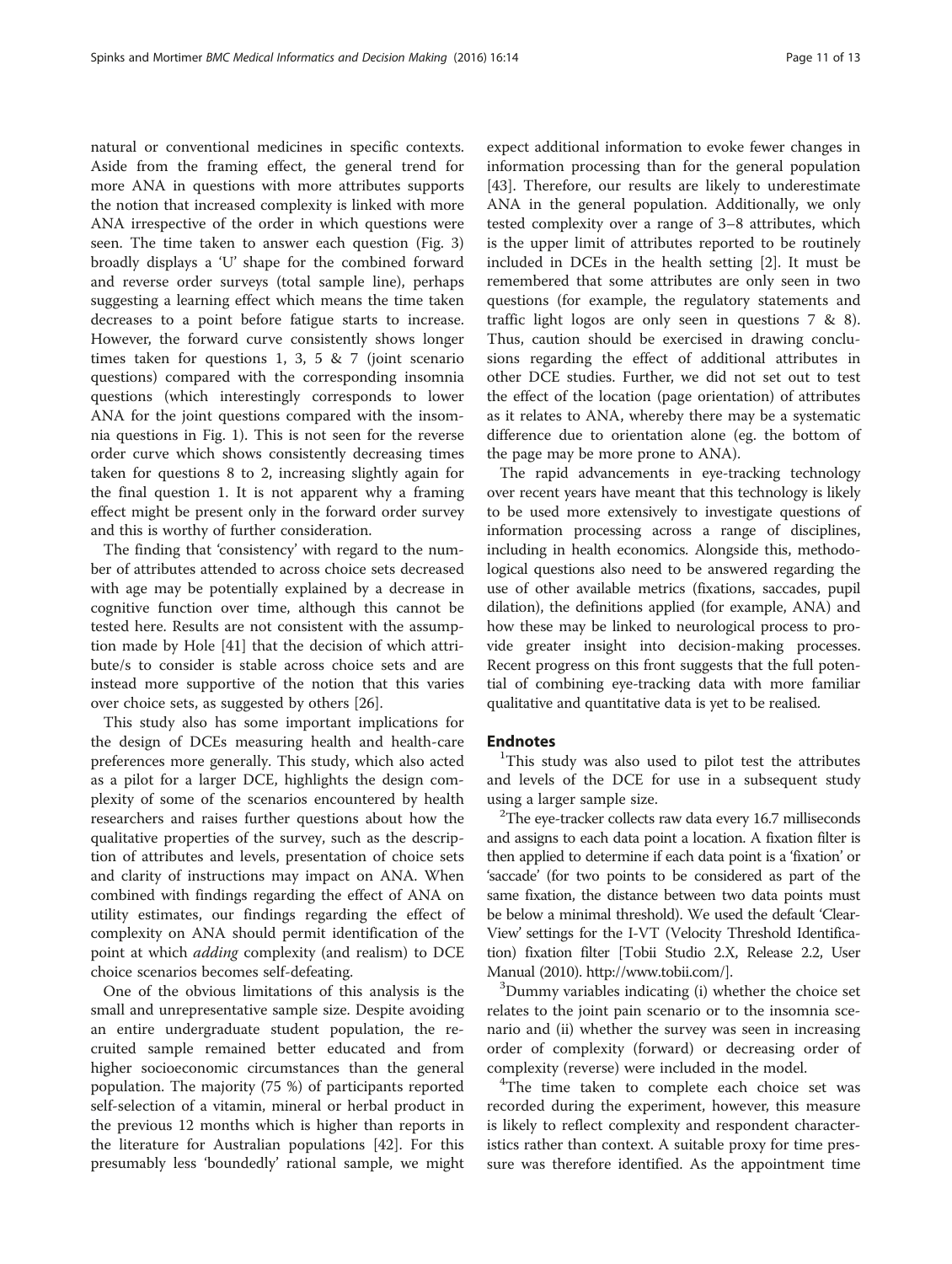<span id="page-11-0"></span>for each participant varied, we reasoned that appointments later in the day were more likely to be associated with greater time pressure as changes in traffic conditions and outside work activities are more likely to be given higher consideration around this time. <sup>5</sup>

<sup>5</sup>This cut-off was chosen as it is a time when most people have finished work for the day. Only three individuals were classified as having a late appointment using this definition. The robustness of the cut-off is tested during the analysis and reported in the results section.

 ${}^{6}$ Due to the sample being drawn from a university, this variable is also likely to indicate professional (non-academic) staff status.

<sup>7</sup>Undergraduate students were excluded from participating.

<sup>8</sup>The eye-tracking software provides a percentage of the time over the duration of the survey for which eyetracking data was collected. If participants did not remain still enough, for example, and data was not able to be captured for some of the time, the percentage was less than 100 %. As a general rule, we excluded participants for this analysis if their percentage tracked was 50 % or less, however, this is an overall figure which includes time spent on both the DCE choice sets and introduction/demographics sections, and it was relaxed in the case of six participants where it was deemed there was sufficient data capture during the DCE section for them to be included.

<sup>9</sup>It is also important to note that Balcombe used a different definition of ANA whereby meeting or exceeding the threshold of two fixations per attribute defined attendance, whereas we used the stricter definition of zero fixations to define non-attendance.

### Additional file

[Additional file 1:](dx.doi.org/10.1186/s12911-016-0251-1) Supplementary material. (DOCX 592 kb)

### Abbreviations

ANA: attribute non-attendance; AOI: area of interest; CAM: complementary and alternative medicine; CM: complementary medicine DCE – discrete choice experiment; RUT: random utility theory; TGA: therapeutic good administration.

#### Competing interests

The authors declare that they have no competing interests.

### Author contributions

JS and DM conceived of the study, participated in the design and data collection and drafted the manuscript. JS performed the analysis and wrote the first draft of the manuscript. All authors read and approved the final manuscript.

#### Acknowledgements

JS was supported by an Australian Postgraduate Award to undertake this research, as well as a Monash University Dean's Postgraduate Research Excellence Award. DM did not receive any specific funding. Additional funds

were provided through a Monash University Business & Economics Faculty Grant. Mostly, the authors would like to thank survey participants for their time and effort in completing and returning the survey. Special thanks also to the PhD examiners whose comments and suggestions have been incorporated into this manuscript.

#### Received: 9 June 2015 Accepted: 26 January 2016

#### References

- 1. de Bekker-Grob EW, Ryan M, Gerard K. Discrete choice experiments in health economics: a review of the literature. Health Econ. 2012;21(2):145–72.
- 2. Johnson FR et al. Constructing experimental designs for discrete-choice experiments: report of the ISPOR conjoint analysis experimental design good research practices task force. Value Health. 2013;16(1):3–13.
- 3. Lancsar E, Louviere J. Conducting discrete choice experiments to inform Healthcare decision making. Pharmacoeconomics. 2008;26(8):661–77.
- 4. Clark MD, Determann D, Petrou S, Moro D, de Bekker-Grob EW. Discrete choice experiments in health economics: a review of the literature. Pharmacoeconomics. 2014;32(9):883–902.
- 5. McFadden D. Conditional Logit Analysis of Qualitative Choice Behaviour. Berkley: University of California at Berkley; 1973.
- 6. Hanemann WM. Welfare evaluations in contingent valuation experiments with discrete responses. Am J Agric Econ. 1984;66(3):332–41.
- 7. Lancsar E, Louviere J. Deleting 'irrational' responses from discrete choice experiments: a case of investigating or imposing preferences? Health Econ. 2006;15(8):797–811.
- 8. Ryan M, Bate A. Testing the assumptions of rationality, continuity and symmetry when applying discrete choice experiments in health care. Appl Econ Lett. 2001;8(1):59–63.
- 9. Simon HA. A behavioural model of rational choice. Q J Econ. 1955;69(1):99–118.
- 10. Simon HA. Theories of bounded rationality. In: McGuire CB, Radner R, editors. Decision and Organisation. Amsterdam: North-Holland Publishing Company; 1972. p. 161–76.
- 11. Depalma A, Myers GM, Papageorgiou YY. Rational choice under an imperfect ability to choose. Am Econ Rev. 1994;84(3):419–40.
- 12. Simon HA. Invariants of human-behavior. Annu Rev Psychol. 1990;41:1–19.
- 13. Gigerenzer G, Todd PM. Simple Heuristics That Make us Smart. New York: Oxford University Press; 1999.
- 14. Tversky A, Kahneman D. Judgment under uncertainty: heuristics and biases. Science. 1974;185(4157):1124–31.
- 15. Kooreman P, Prast H. What does behavioral economics mean for policy? challenges to savings and health policies in the Netherlands. De Economist. 2010;158(2):101–22.
- 16. Hensher DA. How do respondents process stated choice experiments? Attribute consideration under varying information load. J Appl Econ. 2006;21(6):861–78.
- 17. Hensher D, Rose J, Greene W. Inferring attribute non-attendance from stated choice data: implications for willingness to pay estimates and a warning for stated choice experiment design. Transportation. 2012;39(2):235–45.
- 18. Rose JM et al. Attribute exclusion strategies in airline choice: accounting for exogenous information on decision maker processing strategies in models of discrete choice. Transportmetrica. 2012;8(5):344–60.
- 19. Hess S, Rose JM, Polak JW. Non-trading, lexicographic and inconsistent behaviour in stated choice data. Transport Res Part D: Transport Environ. 2010;15:405–17.
- 20. Ryan M, Watson V, Entwistle V. Rationalising the 'irrational': a think aloud study of discrete choice experiment responses. Health Econ. 2009;18(3):321–36.
- 21. Coast J et al. Using qualitative methods for attribute development for discrete choice experiments: issues and recommendations. Health Econ. 2012;21(6):730–41.
- 22. Campbell D, Hensher DA, Scarpa R. Non-attendance to attributes in environmental choice analysis: a latent class specification. J Environ Plan Manag. 2011;54(8):1061–76.
- 23. Hole AR. A discrete choice model with endogenous attribute attendance. Econ Lett. 2011;110(3):203–5.